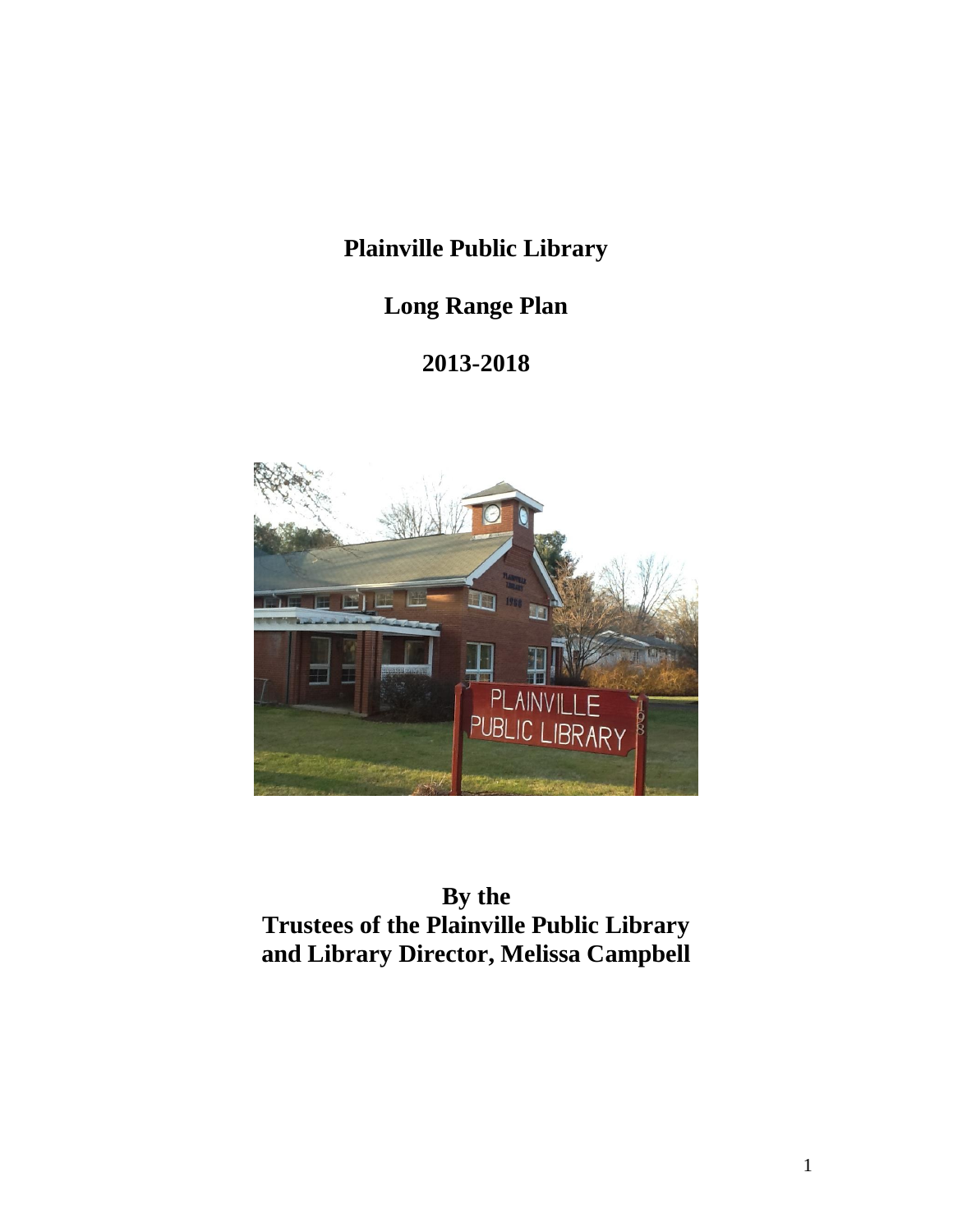# **Table of Contents**

| Community Description4         |  |
|--------------------------------|--|
|                                |  |
|                                |  |
|                                |  |
|                                |  |
| Appendices                     |  |
| I. Community Survey Results 15 |  |
| II. SWOT Analysis17            |  |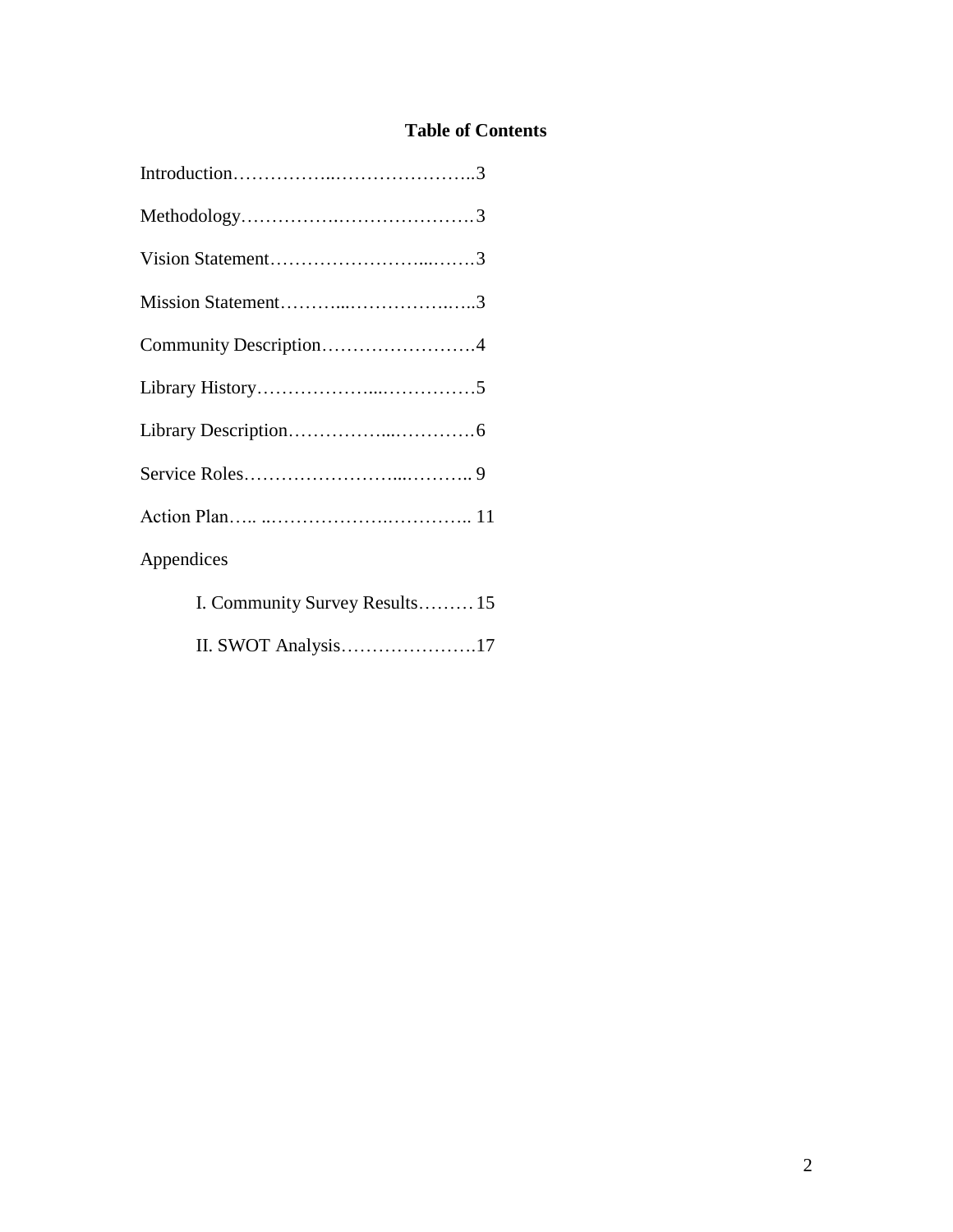#### **Introduction**

In the spring of 2012, the Library Director and Trustees of the Plainville Public Library began planning the process for the development of a new long range plan. The planning process is part of our ongoing commitment of service to the community. Our aim is to identify and review community needs for library services, to evaluate present services and facilities in relation to these needs, and to identify improvements and new services that will fill those community needs. We seek to produce a working document of well-defined goals and objectives that will guide the library through the next five years.

#### **Methodology**

The Board of Library Trustees and the Library Director met to start the planning process in March of 2012. The Library director took on the responsibility of creating the Community Description and the Library Description, and creating a Library Survey. The Trustees completed a SWOT analysis. The Survey was approved the Library Trustees in September 2012 and was posted to the town for three weeks through the website and in paper form at the library and Town Hall. Information was collected and analyzed as seen in the Appendices. The group moved forward with identifying the Library Service Roles and modifying our current (2011) Goals and Objectives to the analysis of the surveys in order to best meet the needs of our town within our limited budget and staffing levels.

#### **Vision Statement**

The Plainville Public Library will be an essential public asset for the informational and recreational needs for the townspeople of Plainville, which will exceed their expectations in every way. The library will enrich, empower, and educate our community in varied and suitable formats in an environment that is welcoming, clean, safe, comfortable and user-friendly.

#### **Mission Statement**

To provide the greatest possible access to the widest range of resources for all the residents of Plainville; to satisfy the diverse reading needs and interests of the community; to promote reading and literacy; to foster learning and lifelong education; to encourage the natural inquisitiveness of each individual; and to treat each person with dignity and respect.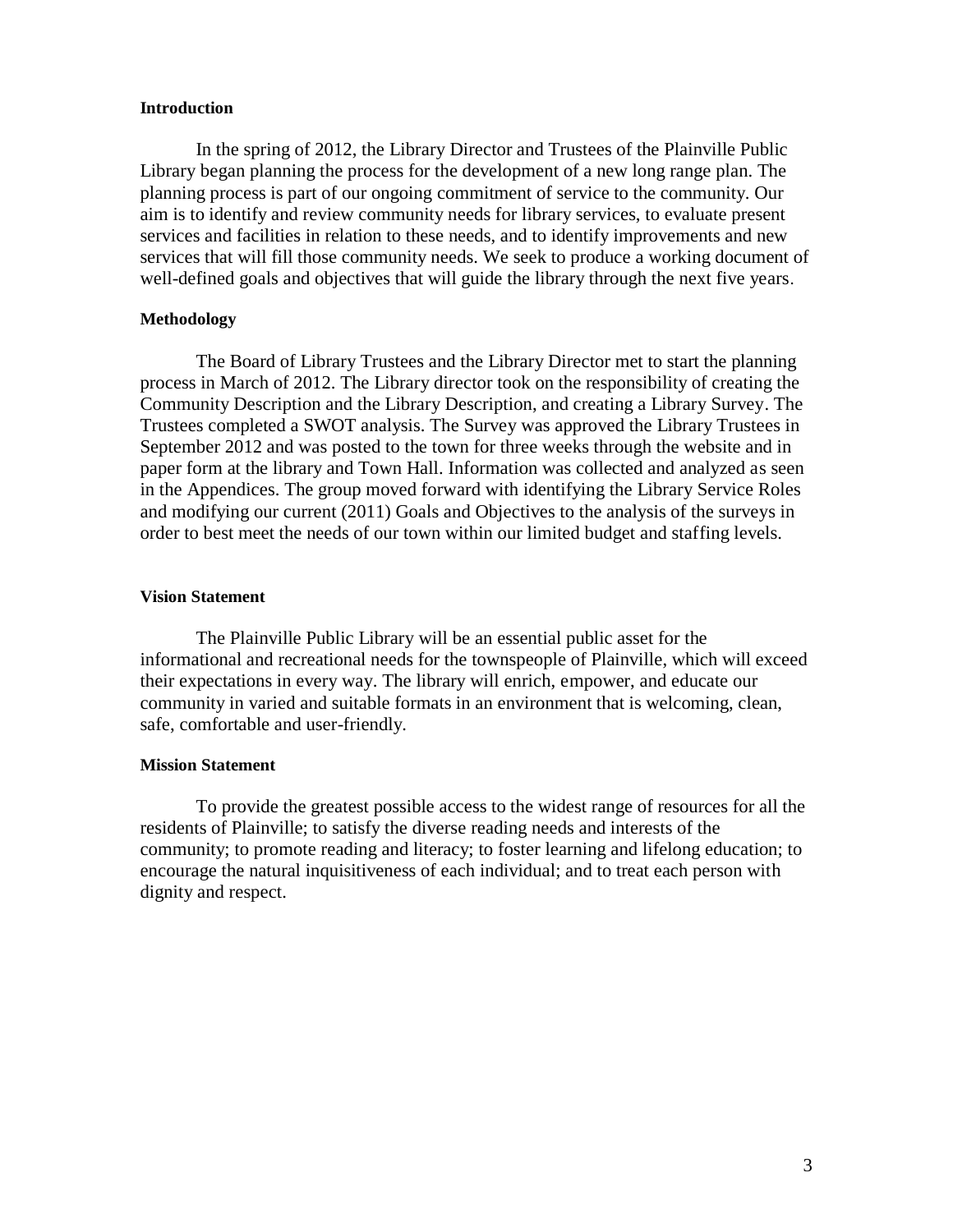#### **Community Description**

Plainville is a characteristically rural community though it has been part of a steadily expanding suburban growth between Boston and Providence for many years. Plainville is situated 14 miles from Providence and 30 miles from Boston, and forms the southwest border of Norfolk County. Plainville is bordered by Foxboro to the east, North Attleboro to the south, Cumberland, Rhode Island to the west and Wrentham to the north. Plainville is 11.1 square miles or woodlands and commercial area with .5 square miles of water with three major river basins, two lakes and many ponds and streams, which contribute to scattered wetland areas.

Plainville's population according to the 2010 census is 8264; a 7.56% increase in ten years. Plainville was one of the 5 highest growth towns in Norfolk County in the last ten years. The current population is 94% White (down from 96% in 2000), 3% Asian (inc. Asian Indian), 1.9% Latino, and 1% Black. Twenty five percent of the population is under age 25. Twelve percent of the population is over the age of 65. There are 3,296 households in Plainville, of which 76% own their homes and 24% rent. Fifty One percent of the population stays in Plainville for over 5 years. There is about 12% turnover each year. The median household income in Plainville is \$81,955

Well over half of the population over the age of 25 has a college degree or at least some college. Over 94% of those who commute to work drive alone with an average commute time of 24 minutes. The unemployment rate is 8%. Nearly 4% of the population lives below the poverty line.

The town of Plainville is served by two elementary schools: the Anna Ware Jackson for grades  $K - 3$  and the Beatrice H. Wood for grades 4-6. The King Philip Regional school system houses grades 7-12 at two schools located in Norfolk and Wrentham. There are a total of 829 local students; 69 in preschool, 121 in kindergarten, 639 in grades 1-6. Then the students move on to the Regional School District, where there are a total of 877 in grades 7 and 8, and 1,254 in High School. All of the schools have had recent upgrades to their facilities in the last 8 years. Students also attend Norfolk Aggie, Tri County Regional Vocational Technical, Foxboro Charter, Benjamin Franklin Charter, Bishop Feehan and St. Mary's Sacred Heart.

The town has a very vibrant and recently built Senior Center with many programs and events for seniors. The other town facilities are getting on in years, specifically town hall and the police and fire station. The town does have a website for town information but the town is perceived as not being on the cutting edge of technology.

There is a newer retail area at the junction of routes 495 and 1, along with the horse racetrack. There has been considerable build up in recent years along routes 106 and 152 featuring many small businesses and retail operations. But the town is still haunted by the possibility of toxic materials from the landfill and old Engelhard plant. Sources of water and pump stations continue to be a source of worry as well, as the quantity does not allow for maximum build out at this time. There may be opportunities in the town with the possibility of a Racino at the racetrack, the revitalization of the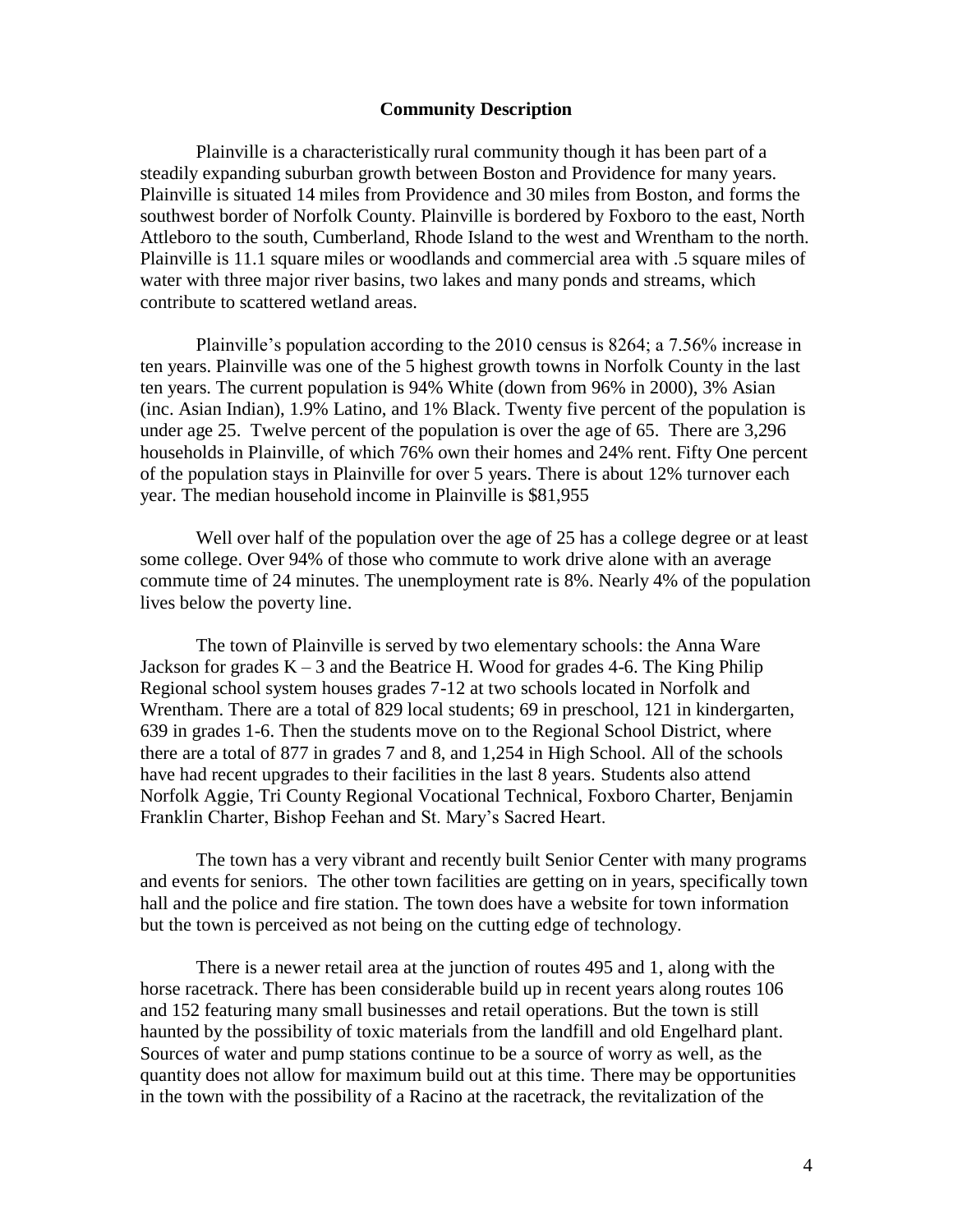downtown area with the removal of the old Falk's Market building, and tournament use of the Field of Dreams.

## **Plainville Public Library History**

In late 1906 the Plainville Public Library was established is an unoccupied room in the new school building. Early records indicate that the library began with 500 volumes and 100 borrowers with an annual circulation of 4,000. In 1920 the library was moved to the "Brick House" as 199 South Street due to the growth of both the school and the library. The Plainville Public Library remained in this building until 1930 when it was moved to the town owned 800 square foot building then known as the "Slack House", formally a home built in 1730.

It became clear by the 1970's that the library was not large enough to adequately serve the growing population of Plainville. After several attempts to build a new library failed, a Library Building Committee was established in April of 1986. On April 16,1987 residents voted unanimously to build a new library, to be funded by a bond issue. In July of 1987 the contract for a 7,200 square foot building was awarded to Richard Schoenhardt of Connecticut. The site chosen for the new library was located on the front lawn of the Wood School, approximately 1 mile from the center of town. Due to skyrocketing costs of construction, the original library design was revised several times and additional money was sought. One of these changes was the elimination of a 730 square foot all purpose meeting room.

Ground was broken for the new library in May 1988 and the exterior of the building was completed in March of 1989. On November 19, 1989 the new Plainville Public Library opened its doors to the public. The new building is a one-story brick structure with three wings. The adult wing houses the adult and young adult collections. The central part of the building includes a reading area, periodicals, and circulation desk. The Children's wing is separated from the other areas by acoustical windows and doors lending to an airy and open atmosphere. The staff area includes a work room, service area, a small conference room and the director's office.

The final 6,650 square foot handicapped accessible building was projected to accommodate the library through the year 2000 allowing for a collection of approximately 28,000 books and audio-visual materials. Our current collection exceeds that amount. New furniture and electric connections to house computers for public internet access was added in 1999. New shelving was added to house the growing collection of video and audio materials in 2004. We added free wireless access to the library in 2007. The site does allow for a future addition of a 730 square foot all- purpose room and a 3,000 square foot room attached to the adult wing.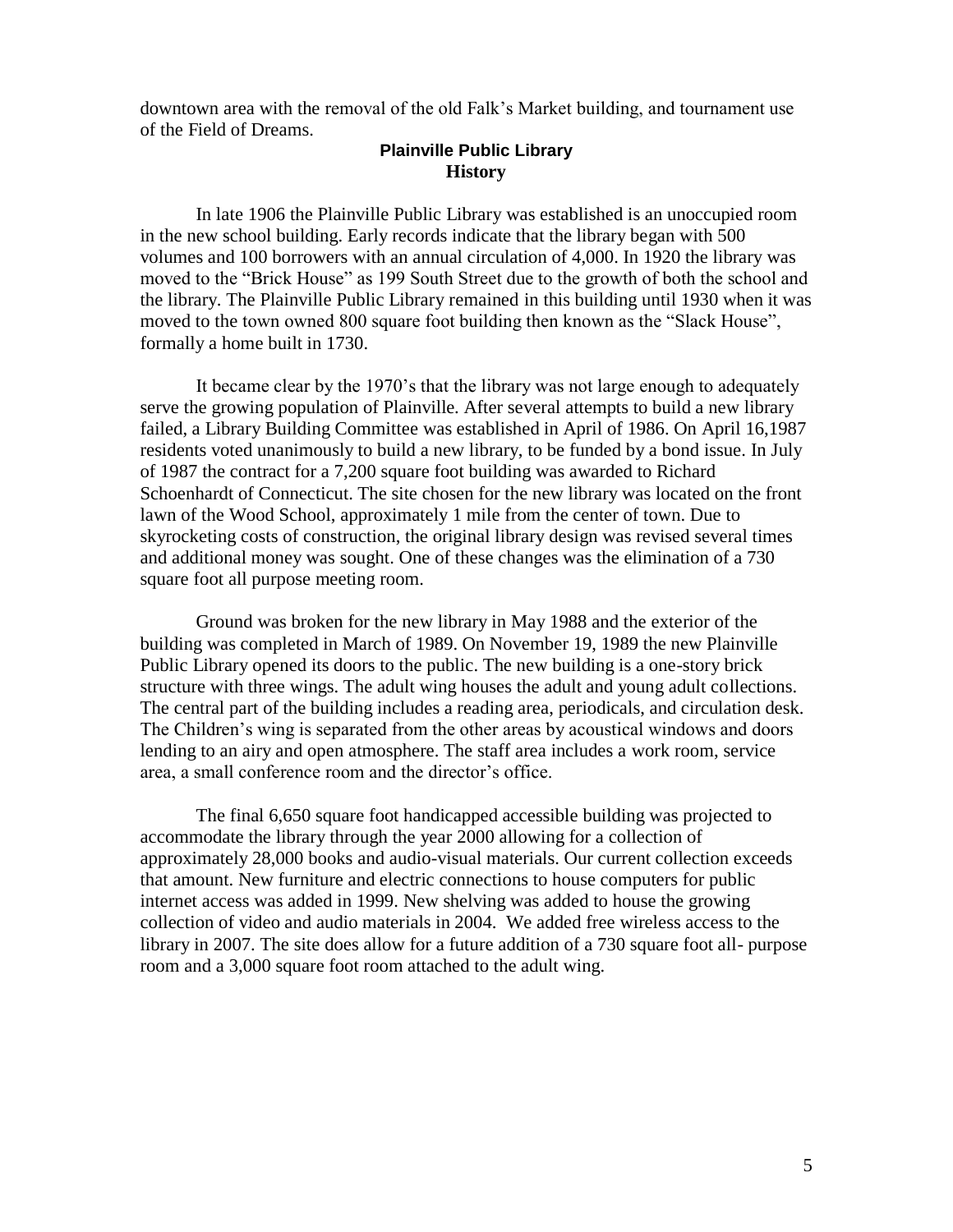## **Library Description**

### **Trustees**

The library is a department of town government governed by an elected three member Board of Library Trustees. The Board authority is derived from Chapter 78, Section 10 and 11 of the Massachusetts General Laws. Section 10 states in part that: "The board shall have the custody and management of the library … and all property owned by the town relating thereto. All money raised or appropriated by the town for its support and maintenance shall be expended by the board, and all money or property which the town may receive by gift or bequest ... Shall be administered by the board …" Responsibility for the library management, collection development, and provision of library services to the public is delegated by the Board of Library Trustees to the library director. The Director is appointed and directly responsible to the Board, and is an employee of the Town of Plainville.

### **Staffing**

The Plainville Public Library is staffed by 1 full time Director and 6 part time positions, one of which is currently vacant. The staff is a total of 3.5 Full Time Equivalents, based on a 35-hour work week. The professional library director plans, organizes and manages all aspects of library services in conformity with policies established by the Board of Library Trustees, regulations of the Massachusetts Board of Library Commissioners, and the laws of the Commonwealth of Massachusetts. Other positions are the Associate Librarian, in charge of all technical services; Children's Librarian; Library Technician II, in charge of all aspects of circulation and interlibrary loan, and 2 Library Technician I positions, which serve the circulation desk. The Page position is currently vacant. All staff is encouraged to attend workshops offered by MRLS or SAILS as they feel fit into their schedule and needs. There shall never be a time when less than 2 people are in the building at any given open time. Volunteers are used occasionally to perform nonprofessional tasks.

#### **Hours**

The library is currently open 35 hours per week year-round. The hours are Monday 10- 8pm, Tuesday 10-5pm, Wednesday 10-8pm, Thursday 10-2pm and Saturday 10-2pm. We are closed Saturdays in the summer and move the hours to Friday.

#### **Collection and Usage**

The collection as of June 2012 consists of 53,012 items (see chart 1). We have continued to add new formats as technology changes. Our customers have access to downloadable e-books and e-audio through our membership in the SAILS Library Network. There is also access to the statewide databases and online periodicals. The Virtual Catalog allows us to search the

| Chart 1         |               |                |        |  |
|-----------------|---------------|----------------|--------|--|
|                 |               | Adult Juvenile | Total  |  |
| <b>Books</b>    | 20,584 17,041 |                | 37,625 |  |
| Periodicals     | 103           | 27             | 130    |  |
| Audio           | 2,204         | 513            | 2,717  |  |
| Video           | 2,665         | 1,065          | 3,730  |  |
| E-book          | 4,769         | 407            | 5,176  |  |
| E-audio         | 2,963         |                | 2,963  |  |
| E-format        | 165           | 81             | 246    |  |
| Puppet/kits/etc | 3             | 422            | 425    |  |
| TOTAL           | 33.456 19.556 |                | 53.012 |  |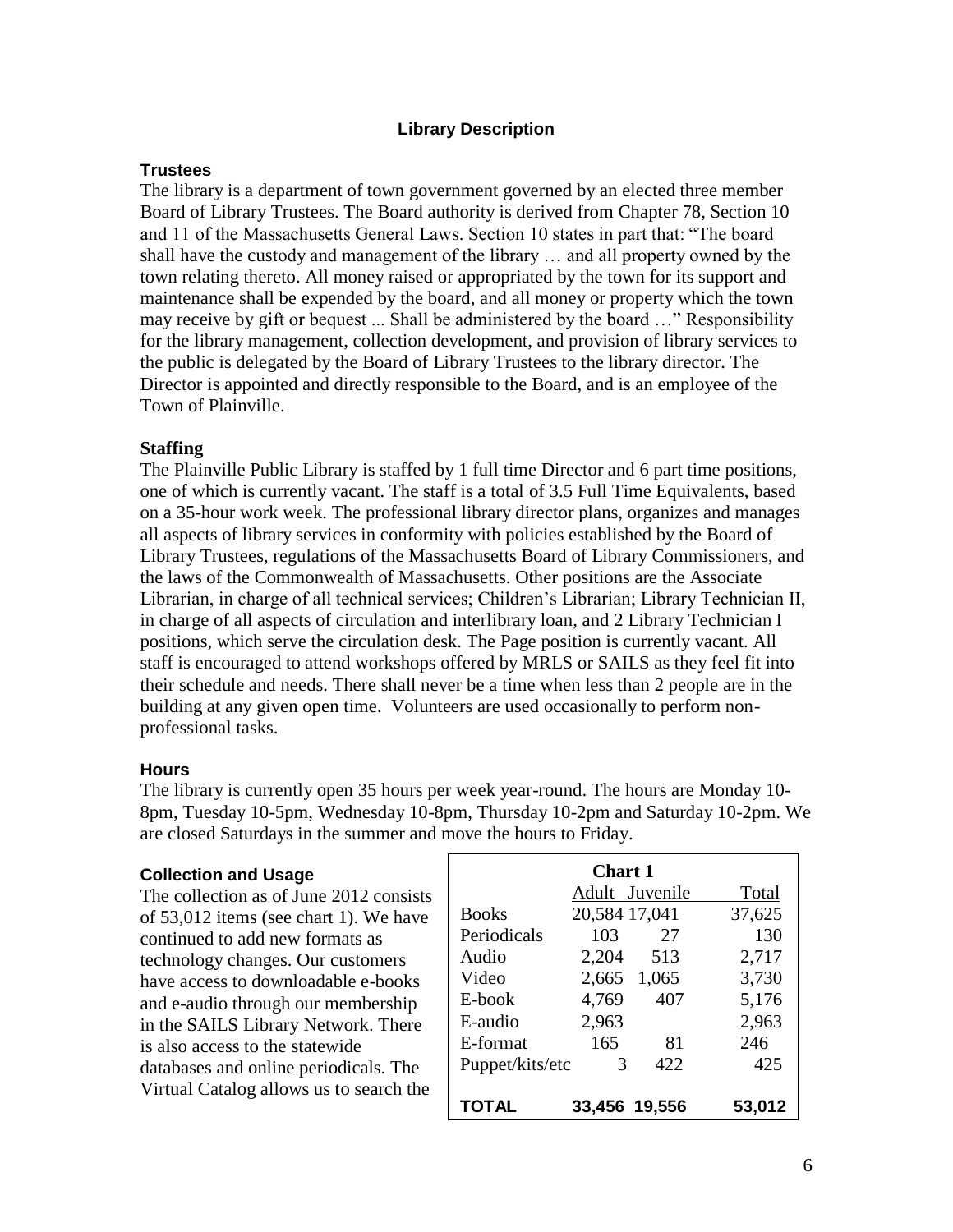majority of libraries in Massachusetts to find items for our customers. The library collection is up-to-date and actively used by our customers. Weeding does take place on a regular basis and severe weeding took place in 2011 on both the children's and adults' non-fiction areas. Orders are placed on a regular basis under the Massachusetts Regional Library Systems Materials Purchasing Cooperative. Our collection includes books, DVDs, video games, music cds, books on cd and tape, cd-roms and magazines for adults and children. Specialty Kits are available in the children's room. We are full participants in the SAILS Library Network and recognize that sometimes our needs can be met from other libraries. The library currently has 3 public catalog computers and 5 internet access computers. The library offers at home access for hundreds of Eaudiobooks and Ebooks and access to the statewide and regional databases of periodicals and reference information through the SAILS catalog for easy access.

Our Fiscal Year 2012 circulation was 83,738. We have a circulation per capita of 10.1 items. Thirty two percent of our Onsite circulation was to residents of other towns in Massachusetts, the majority of those from North Attleboro and Wrentham. Interlibrary loan continues to meet the needs and demands of our customers as we see over 12,000 items coming in for our customers and we loan out 15,000 to other libraries. The Plainville Public Library has 5,279 library card holders, of which 4,423 live in Plainville, which means 53% of the Plainville population have library cards. We average 26 new library cards a month.

### **Policies**

The library has a set of policies in our Staff Manual. Policies include Public Service Policy, Donation of Materials on Permanent Loan Status, Use of Building and Conference Room, Computer User Agreement and Internet Use Policy, Behavior Policy, Unattended Children Policy, Privacy Policy, Selection Policy, Donation of Materials, Fax Machine Policy

## **Funding**

The Plainville Public Library has been static funded for the last three years. Fiscal Year 13 was our first increase in three years at just 2%. The library has a revolving account in the amount of \$6000 per Fiscal Year from fine money collected. Lost or damaged items paid for are deposited in a special line item with the Friends of the Library and are used to purchase replacements or new books. We also collect money for faxing and printing which is used to purchase paper, toner, ink and other items.

## **Publicity**

The Plainville Public Library has a very active website and online calendar and fully takes advantage of SAILS offerings for emailing customers notices of coming due books, and holds. We have a monthly email newsletter, Facebook page, send regular press releases to local papers, and local cable. We have multiple bulletin boards in the building to advertise local events, library events, museum passes, and other information.

#### **Programming**

The library has a very active children's room with multiple storytimes a week for ages 0- 2 and one a week for ages 3-6. Additional monthly programs include Lego Club, Chapter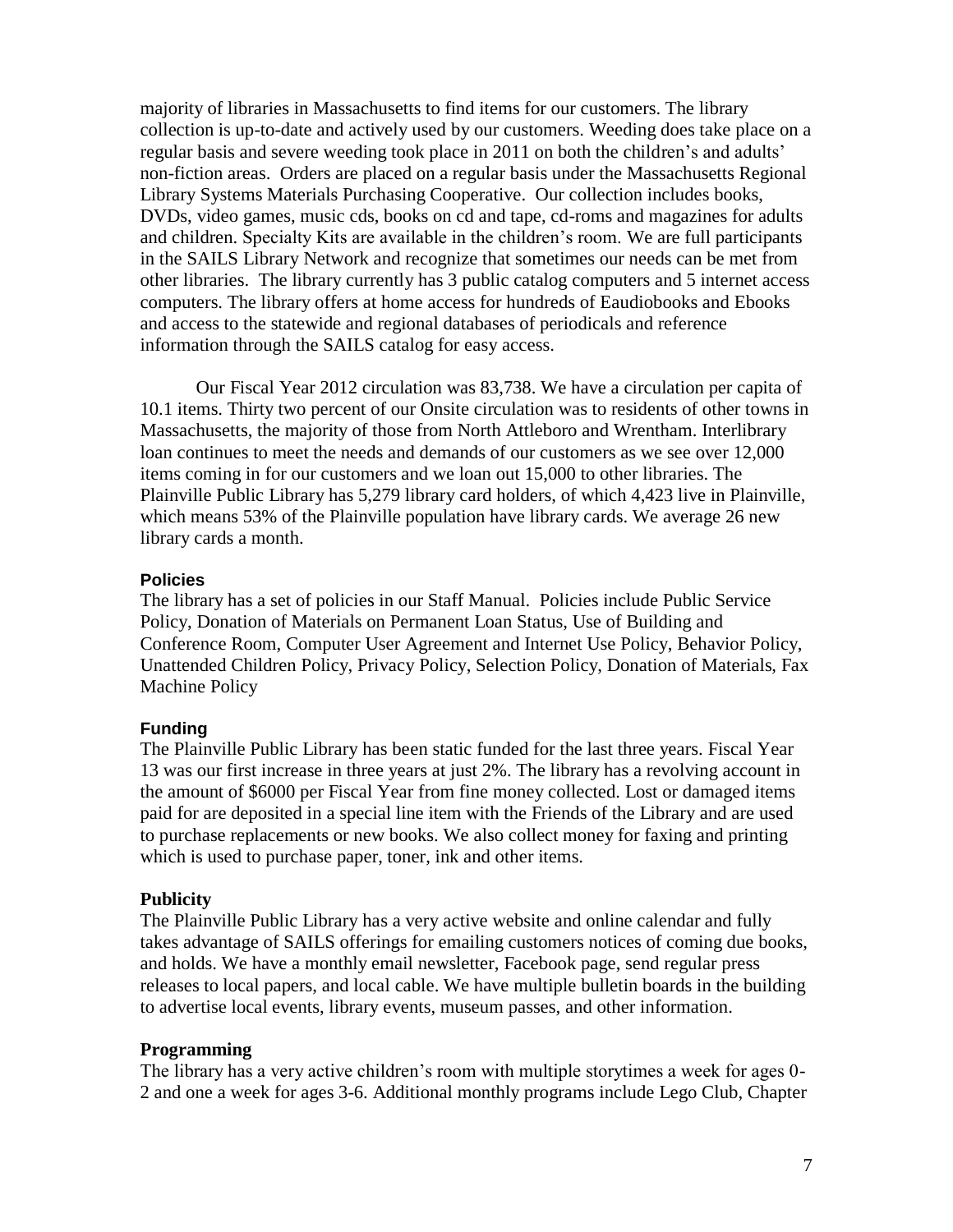Cubs, Science After School, Tina the Therapy Dog, Donuts with Dad, and Crafternoon. Our summer reading program offers a minimum of three programs a week with differing age groups. We do not currently offer many adult programs due to the limited space of the conference room.

## **Compliance with State Minimum Standards**

The Commonwealth of Massachusetts provides annual State Aid Grants to public libraries, which meet minimum standards and funding requirements. This program is administered by the MBLC. [\(www.mlin.org\)](http://www.mlin.org/) Full regulations can be seen at <http://mblc.state.ma.us/mblc/laws/code/605cmr4.php>

The Plainville Public Library is open more than 25 hours including some evening hours, spends more than 19% of its budget on materials and employs trained personnel.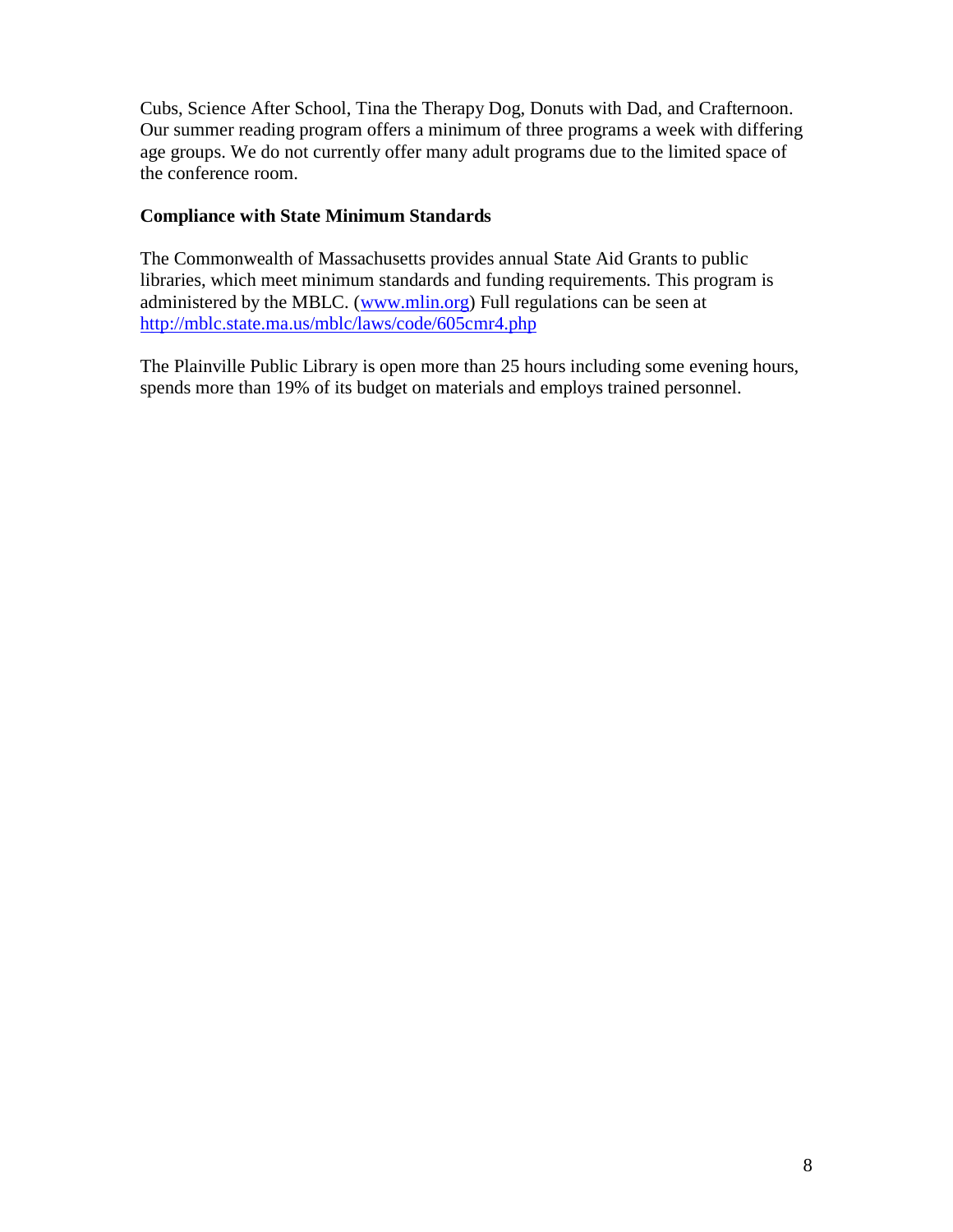#### **Plainville Public Library Service Roles**

The Plainville Library is seen as a place for townspeople to take pride in. The Library has a good reputation for programming for children as we do have people who come from out of town for our programs. We may want to investigate the possibility of children's programming in the evening, so those with working parents can attend. We may also want to evaluate programming for older children. The children's collection should be kept strong as the library does focus on early literacy and helping children with school or homeschooling materials.

People do love that they have access to the SAILS Library network so that they can order any items they desire. But some mentioned there is a wait for newer items. The library should continue to focus on obtaining new and popular items to satisfy the recreational needs of our customers. We feel that many users are savvy to use the library catalog from home to request items and come into the library to pick them up. As 93% of those surveyed said they have internet access at home, the library should continue with a strong online presence and catalog, pushing the 24/7 capability of the system and return boxes as many mentioned that the open hours of the library were not satisfying.

The survey respondents were interested in getting to know their community and their personal history. These are two areas the Library might be able to grow with information on genealogy and by collecting community data. We may also want to look at joint programming/access with the Historical Commission.

Based on the Customer Survey and SWOT Analysis, the Trustees and Director of the Plainville Public Library have decided upon the following four service roles into which the top 8 possible service areas presented on the customer survey were placed.

Current Topics and Titles: *A library that provides Current Topics and Titles helps to fulfill community resident's appetite for information about popular cultural and social trends and their desire for satisfying recreational experiences.* **Stimulate Imagination: reading, viewing, listening for fun**

Library as Commons: *A library that provides a Commons environment helps address the need of people to meet and interact with others in their community and to participate in public discourse about community issues*

**Know Your Community: community resources and services Comfortable Place: Physical and Virtual**

Formal Learning Support: *A library that offers Formal Learning Support helps students*  who are enrolled in a formal learning program of education or who are pursuing their *life education through a program of home schooling to attain their educational goals.*

**Success in School: homework help Create Young Readers: early literacy**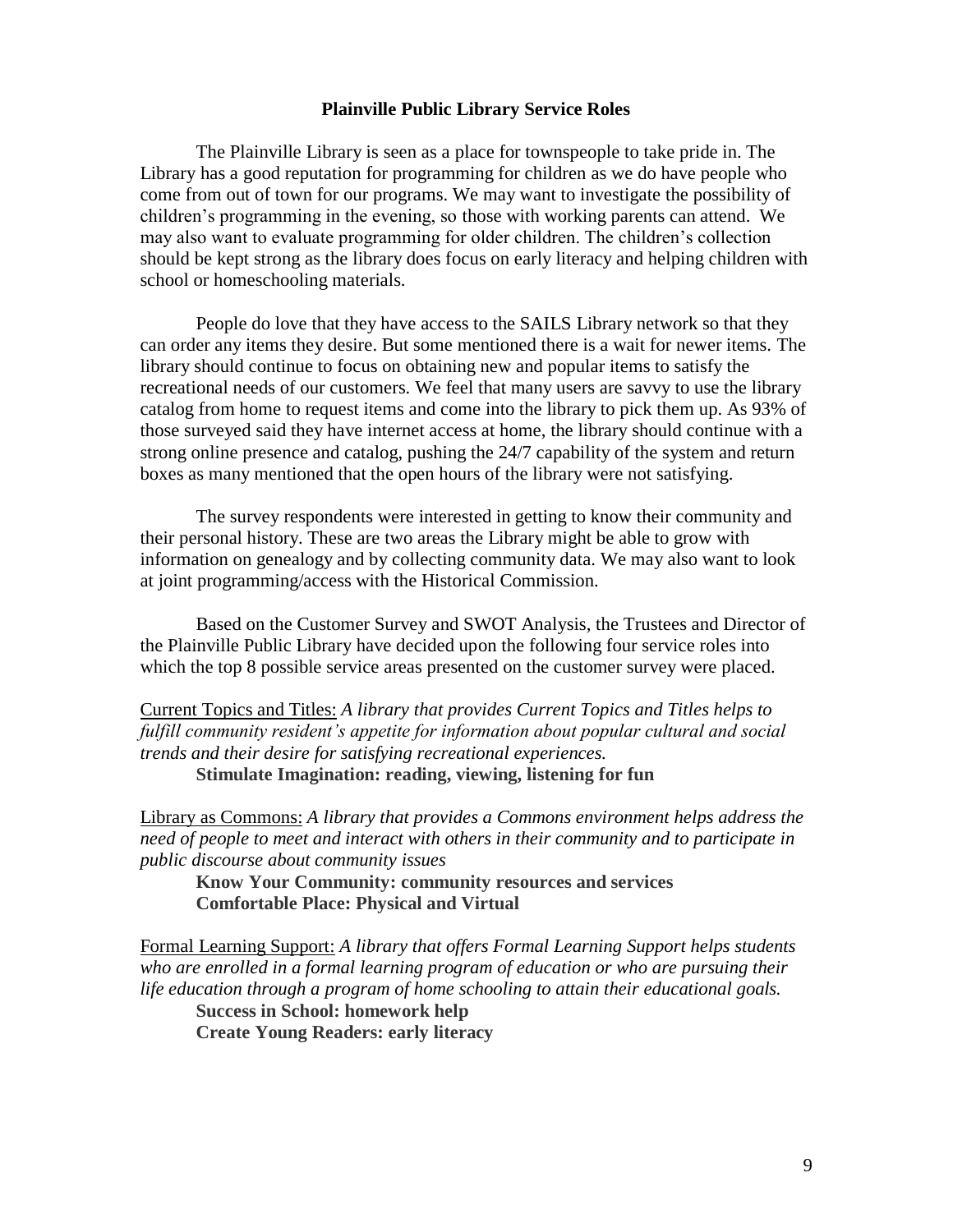General Information: *A library that offers General Information service helps satisfy the need for information and answers to question an a broad array of topics related to work, school and personal life.*

**Make Career Choices: job and career development Satisfy Curiosity: lifelong learning Discover Your Roots: genealogy and local history**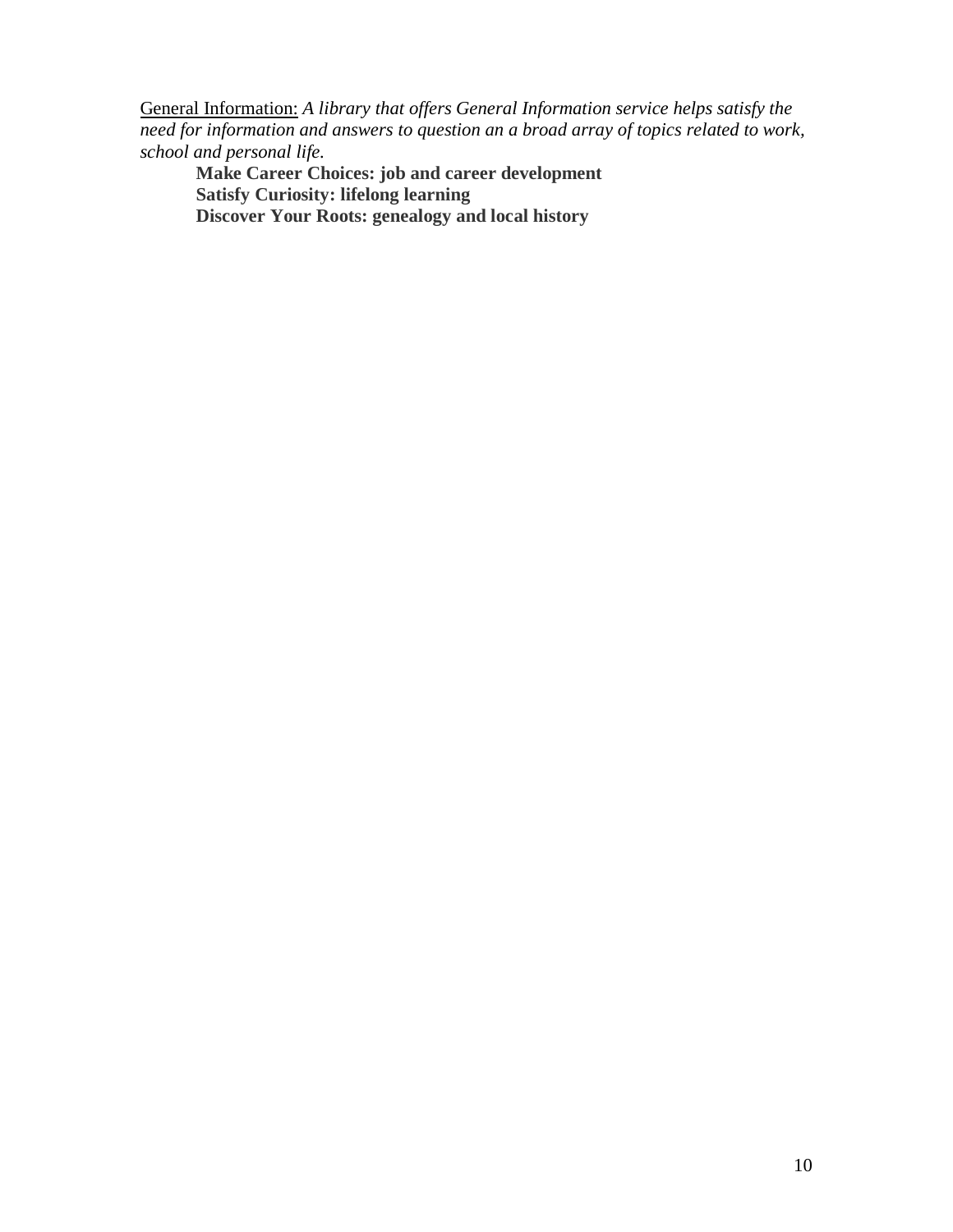## Action Plan 2013-2018

| <b>YEAR</b> |
|-------------|
| 2013-2018   |
|             |
|             |

# **Service Priority 1: Create Young Readers: early literacy**

**Goal**

**The library will maintain and strengthen our commitment to families with young children in the areas of literacy, programming and family time together.** 

| Objectives (if included in<br>current Long-Range Plan)   | <b>Actions</b>                                                                                                                 | <b>Timeframe for</b><br><b>Activity</b>             | By Whom<br>(optional)            |
|----------------------------------------------------------|--------------------------------------------------------------------------------------------------------------------------------|-----------------------------------------------------|----------------------------------|
| Provide Weekend/evening<br>children's programming        | <b>Continue Donuts with Dad</b><br>Get reading dog on Saturdays<br>Special Event one<br>Saturday/evening a month               | Ongoing<br>$Fall - Spring$<br>Year round            | Judith<br>Winnie<br><b>Staff</b> |
| Continue Mother Goose on<br>the Loose                    | Continue promotion                                                                                                             | Ongoing                                             | Judith                           |
| <b>Expand Science After</b><br>School to older age group | Investigate Science is<br><b>Everywhere Grant</b><br>Seek out ideas for programs for<br>grades 3-6<br>Seek joint programs with | <b>Fall 2012</b><br>Winter 2013<br><b>Fall 2014</b> | Melissa                          |
|                                                          | <b>Destination Imagination groups</b>                                                                                          |                                                     |                                  |

# **Service Priority 2: Comfortable Place: Physical and Virtual**

## **Goal**

# **The Library will be a facility that is welcoming to all and will be a hub for the community utilizing current technologies**

| <b>Objectives (if included in</b>                 | <b>Actions</b>                                                                                                      | <b>Timeframe for</b>         | By Whom    |
|---------------------------------------------------|---------------------------------------------------------------------------------------------------------------------|------------------------------|------------|
| current Long-Range Plan)                          |                                                                                                                     | <b>Activity</b>              | (optional) |
| Maintain the physical<br>condition of the library | Create Maintenance Plan<br>Exterior door replacement<br><b>Exterior Painting</b><br><b>Improve Outdoor lighting</b> | 2013<br>2015<br>2014<br>2013 | Melissa    |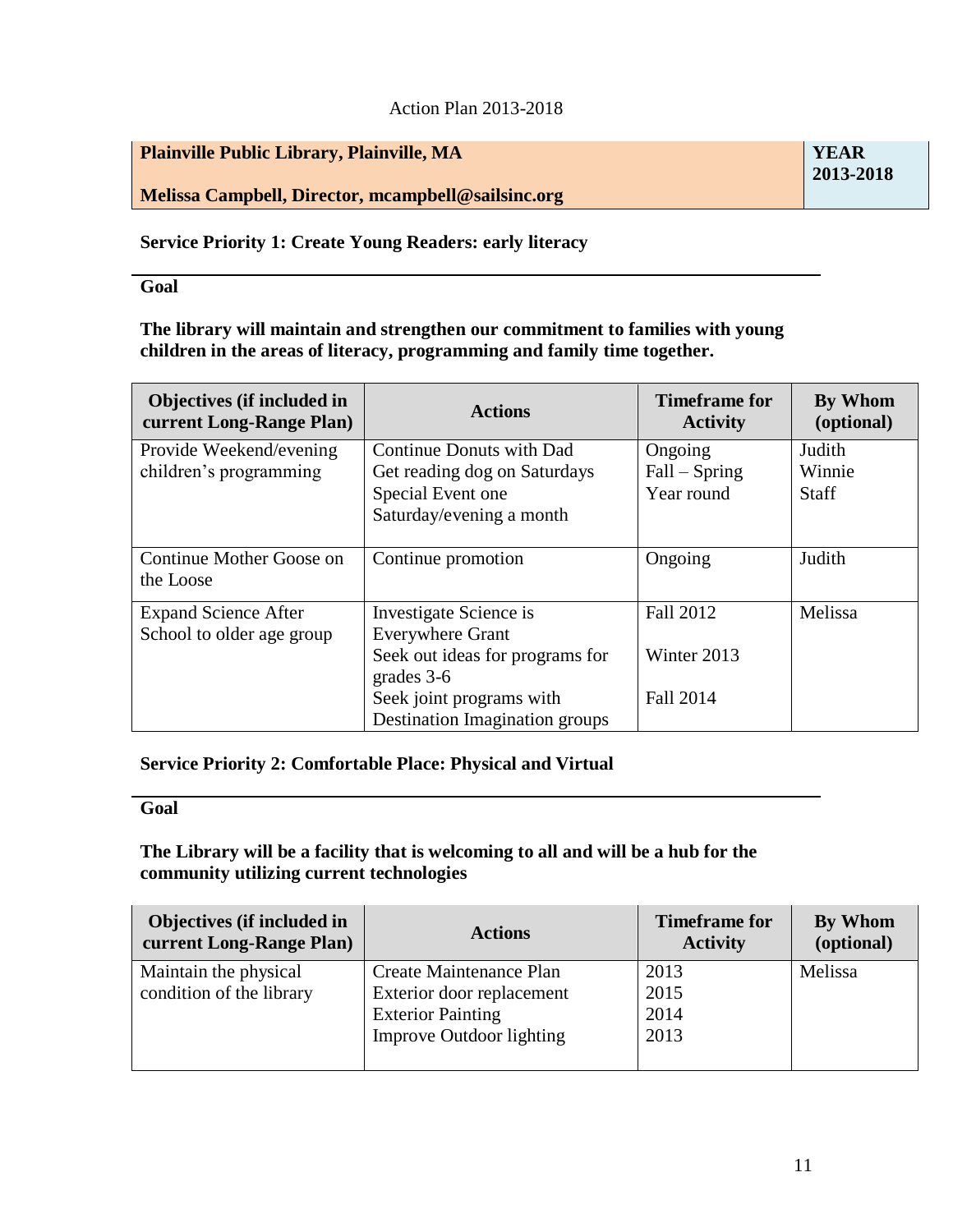| Ensure Policies of the<br>library are up to date | Review one policy at each<br>trustees meeting                                                     | Ongoing                    | Trustees and<br>Melissa |
|--------------------------------------------------|---------------------------------------------------------------------------------------------------|----------------------------|-------------------------|
| Promote Ebooks                                   | Investigate onsite ereaders<br>Investigate library purchased<br>materials separate from Overdrive | 2014<br>2016               | Melissa                 |
| Maintain online and social<br>presence           | Update webpage each week<br>Post on Facebook at least 4 times<br>a week<br>Investigate twitter    | Ongoing<br>Ongoing<br>2013 | Melissa                 |
| Offer wireless printing                          | Read up on manual of new printer<br>Router information                                            | 2014                       | Melissa                 |
| Utilize digital images                           | Purchase digital camera with<br>rechargeable battery<br>Investigate Instagram                     | 2015                       | Melissa                 |

## **Goal**

**To establish the library as a community center for the purpose of supporting the town's social, cultural, educational and recreational activities.**

| <b>Objectives (if included in</b><br>current Long-Range Plan)      | <b>Actions</b>                                                                                                                   | <b>Timeframe for</b><br><b>Activity</b> | By Whom<br>(optional) |
|--------------------------------------------------------------------|----------------------------------------------------------------------------------------------------------------------------------|-----------------------------------------|-----------------------|
| To create a Town                                                   | Gather information                                                                                                               | 2013                                    | Staff                 |
| information Bulletin board                                         | Find a place to post the board<br>Update Local Links on website                                                                  | 2013-14<br>ongoing                      | Melissa               |
| Provide a centralized place<br>for non-profits to collect<br>items | Advertise the ability for groups to<br>put collection boxes here<br>Ensure groups pick up items at<br>the end of drop off period | ongoing                                 | Melissa               |

# **Service Priority 3: Success in School**

**Goal (from library's current Long-Range Plan)**

**To strengthen cooperation between the public library and the school system and ensure we are meeting the needs of all students, including homeschoolers, in our community**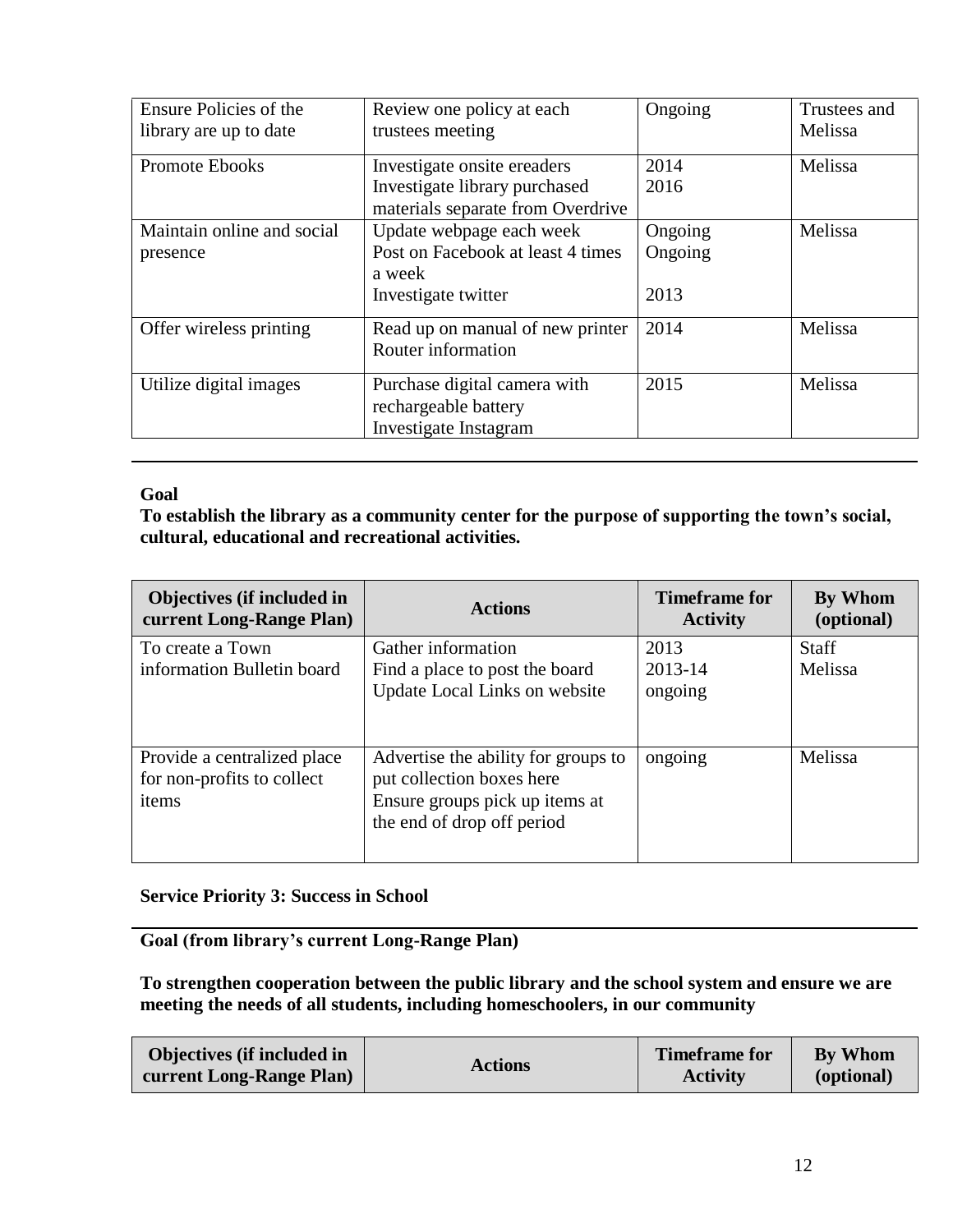| Establish a yearly meeting<br>with Principals and/or<br>Superintendents                    | Arrange meeting and<br>Investigate topics to discuss                                   | 2014      | Melissa             |
|--------------------------------------------------------------------------------------------|----------------------------------------------------------------------------------------|-----------|---------------------|
| Publish a newsletter for<br>teachers 3 times a year                                        | Create and distribute newsletter<br>Use Bookletters software                           | 2013-2018 | Judith              |
| Maintain an up to date<br>collection and ensure it<br>meets the needs of the<br>curriculum | Try to get input from teachers<br>Make list of projects students<br>come in to work on | 2013-2018 | Judith and<br>staff |

# **Service Priority 4: Satisfy Curiosity: lifelong learning**

#### **Goal**

**The library will provide programs and resources for enrichment, education and exploration of ideas for users of all ages.**

| <b>Objectives (if included in</b><br>current Long-Range Plan) | <b>Actions</b>                  | <b>Timeframe for</b><br><b>Activity</b> | By Whom<br>(optional) |
|---------------------------------------------------------------|---------------------------------|-----------------------------------------|-----------------------|
| Provide at least 2 programs                                   | Research topics and presenters  | 2013-2018                               | Friends and           |
| for adults each year                                          | Ask for funding from Friends    |                                         | Melissa               |
|                                                               |                                 |                                         |                       |
| Grow resources on                                             | Research online databases       | 2013                                    | Melissa               |
| Genealogy                                                     | Purchase database               | 2014                                    |                       |
|                                                               | Create a web page with links to | 2013-2018                               |                       |
|                                                               | resources                       |                                         |                       |
| Grow and maintain                                             | Weed collection as needed       | Ongoing                                 | Melissa               |
| resources on careers and                                      | Investigate online database for | 2015                                    |                       |
| lifelong learning                                             | lifelong learning               |                                         |                       |
|                                                               | Investigate Resume/career       | 2014                                    |                       |
|                                                               | sources online                  |                                         |                       |

# **Service Priority 5: Stimulate Imagination: reading, viewing, listening for fun**

## **Goal**

**The library will provide a strong and current collection of materials and resources to meet the need and interests of the customers**

| Objectives (if included in     | <b>Actions</b> | Timeframe for   | <b>By Whom</b> |
|--------------------------------|----------------|-----------------|----------------|
| <b>Current Long-Range Plan</b> |                | <b>Activity</b> | (optional)     |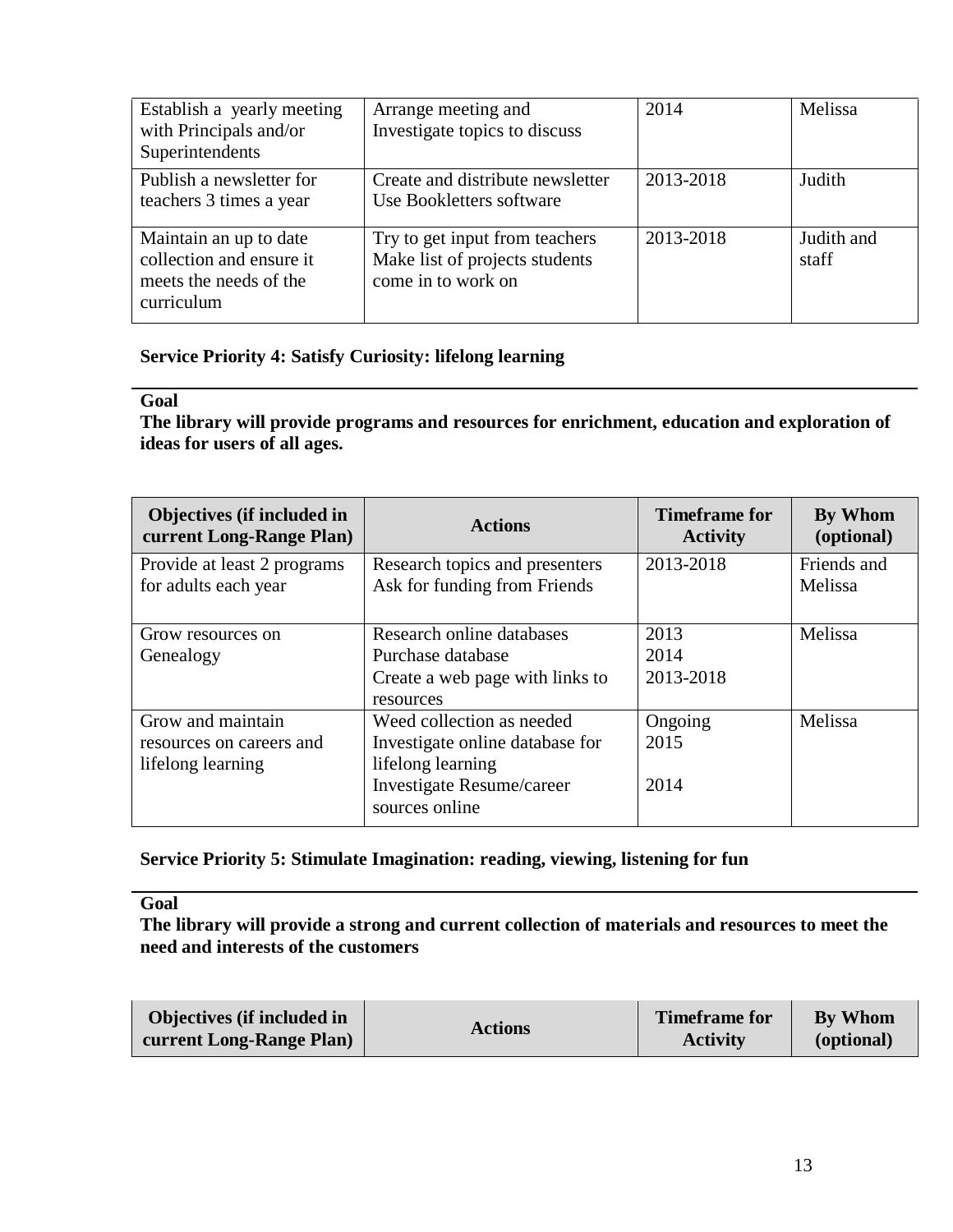| Better the ability to                  | Place favorites on staff computers                                                   | 2013              | <b>Staff</b>            |
|----------------------------------------|--------------------------------------------------------------------------------------|-------------------|-------------------------|
| Recommend titles and read<br>alikes    | to good sites<br><b>Promote Bookletters</b><br>Investigate Outreach module for<br>RA | 2013-2018<br>2015 | <b>Staff</b><br>Melissa |
| Improve wait time for<br>popular items | Purchase multiple copies of titles<br>if there are more than 100 holds               | Ongoing           | Melissa                 |

# **Service Priority 6: The library will provide the residents with a well trained staff, trustees and library personnel with enough funds to provide the needed services.**

## **Goal**

# **To secure sufficient funding to meet library goals**

| Objectives (if included in<br>current Long-Range Plan)                                | <b>Actions</b>                                                                                                                       | <b>Timeframe for</b><br><b>Activity</b> | By Whom<br>(optional)          |
|---------------------------------------------------------------------------------------|--------------------------------------------------------------------------------------------------------------------------------------|-----------------------------------------|--------------------------------|
| Increase participation in<br>Library events by Selectmen<br>and other visible persons | Have $25th$ anniversary of building<br>Create invitations to programs                                                                | 2014                                    | Melissa and<br><b>Trustees</b> |
| Open a dialog for upcoming<br>building repairs with Town<br>Administrator             | Speak with insurance inspector<br>regarding upcoming building<br>repairs needed<br>Town meeting articles for capital<br>improvements | At inspection<br>each year<br>Spring    | Melissa                        |

# **Goal**

**To develop the most effective Trustees, director and staff in order to meet the need of the community.**

| Objectives (if included in<br>current Long-Range Plan)                      | <b>Actions</b>                                                                                               | <b>Timeframe for</b><br><b>Activity</b> | By Whom<br>(optional)   |
|-----------------------------------------------------------------------------|--------------------------------------------------------------------------------------------------------------|-----------------------------------------|-------------------------|
| Complete annual written<br>performance evaluation for<br>staff and director | Self evaluation<br>Meet with each staff individually<br>to discuss goal and objectives                       | Spring                                  | Melissa and<br>Trustees |
| Increase use of volunteers                                                  | Create list of special projects they<br>can work on<br>Create schedule to accommodate<br>Tri County students | ongoing                                 | Melissa                 |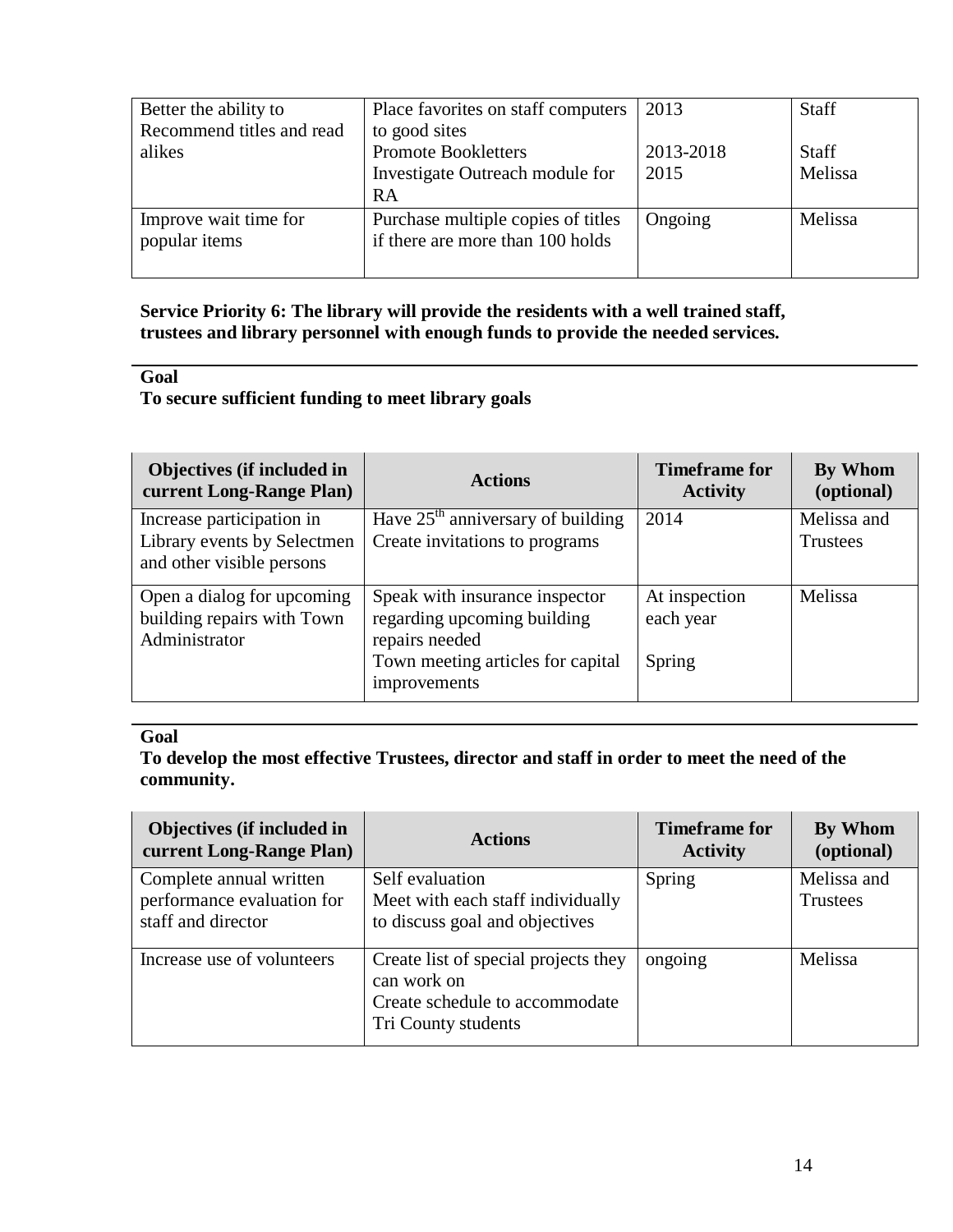# Appendix I **Community Survey Analysis**

Over a period of three weeks of the surveys being available in the library and online through links on our website and Facebook, we received 66 responses. The responders were from a wide range of ages, but the majorities were from families with children at home. Ninety-seven percent of those said they have internet access at home. Most homes also had 1-3 library cards between all household members. 60% of people say they use the library, online or in person, at least once a week. Another 24% say they use the library once a month. The main reason for not using the Plainville Library is our hours with 68% using that as something that prevents them from using the library.

The most popular things to use at the library in order are:

|                            | <b>Response</b><br><b>Percent</b> | <b>Response</b><br><b>Count</b> |
|----------------------------|-----------------------------------|---------------------------------|
| <b>Books</b>               | 89.2%                             | 58                              |
| <b>Movies</b>              | 64.6%                             | 42                              |
| <b>Museum Passes</b>       | 50.8%                             | 33                              |
| <b>Friends Book Sale</b>   | 35.4%                             | 23                              |
| <b>Children's Programs</b> | 30.8%                             | 20                              |
| <b>Audio Books</b>         | 24.6%                             | 16                              |
| <b>Video Games</b>         | 23.1%                             | 15                              |
| <b>Music</b>               | 21.5%                             | 14                              |
| <b>School/Education</b>    | 18.5%                             | 12                              |
| <b>Download Ebooks</b>     | 15.4%                             | 10                              |
| Photocopier/Fax            | 7.7%                              | 5                               |
| <b>Online Databases</b>    | 7.7%                              | 5                               |
| <b>Studying/Tutoring</b>   | 6.2%                              | $\overline{4}$                  |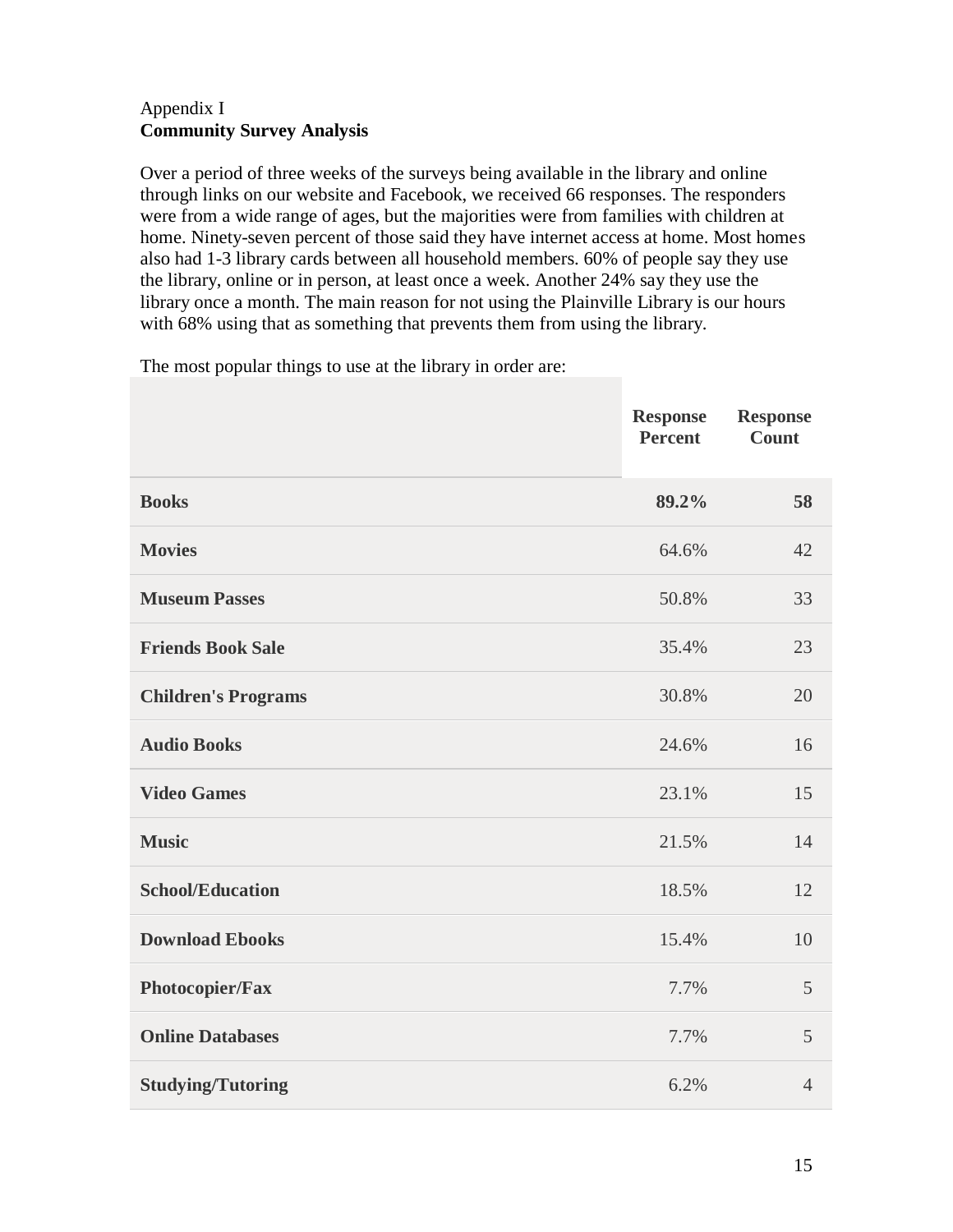| <b>Newspapers</b>     | 4.6% |           |
|-----------------------|------|-----------|
| <b>Computers/WiFi</b> | 3.1% | $\bigcap$ |

96% of respondents said the library building was either Good or Excellent in the condition. The 2 people who wrote Fair did not provide further explanation

In answer to the question regarding what other programs you would like to see at the library, there were three replies for more adult/senior programming, like book club or speakers. Two calls for more preschooler programming, after work hours for working parents to bring their children. And one for reading programs for older kids.

Most people hear about library happenings through our website, although the responses were really across the board for Facebook, library newsletters, Friends newsletters, and newspapers, flyers in the library and word of mouth.

The survey respondents also wanted more hours, and specifically mentioned early morning, longer hours, open on Fridays, longer hours on Saturdays. Two wanted us to redesign the website, and wanted faster Wifi and for us to buy more books because she has to wait.

The survey also asked what we were doing well and the people love the access to SAILS and the ability to place items on hold and the amount of different items they can get from other libraries. They like our children's programs and said the staff was friendly and helpful. Three mentioned it was place for the community to take pride in. "A place of not only library materials, but also a place to connect to the community. And simply a place to be proud of in town. The library looks beautiful inside and out. Keep up the good work!"

In regards to the service roles, the 7 most popular were: **Create Young Readers: early literacy - 27 Know Your Community: community resources and services -26 Success in School: homework help – 22 Satisfy Curiosity: lifelong learning – 21 Stimulate Imagination: reading, viewing, listening for fun – 19 Discover Your Roots: genealogy and local history – 16 Make Career Choices: job and career development – 15**